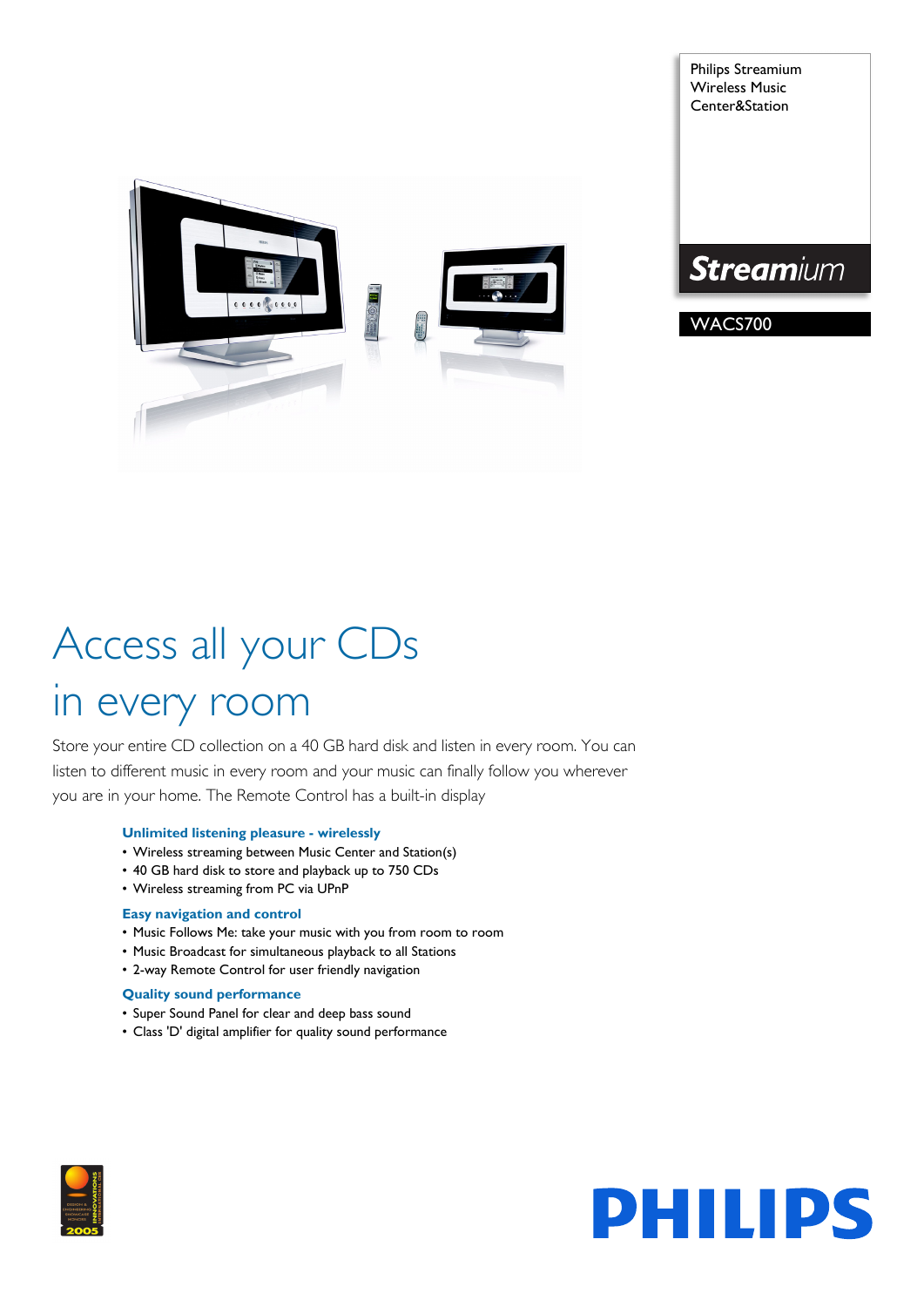# **Highlights**

## **Wireless streaming**

With wireless streaming, you don't need to download and store large music files on our audio device. Instead, you can listen to favorite songs as they are continuously streamed to all the Music Stations - at the same time. Have your music follow you from room to room with Music Follows Me - no need to restart navigation and playback. Music Broadcast simultaneously broadcasts your desired music from the Center to all Stations. And with My Room, My Music, any family member can enjoy selected music from the stored collection in any room that is equipped with a Wireless Music Center or Station.

## **40 GB hard disk/750 CDs**

The 40GB hard disk offers a very large capacity for you to store your digital music files. It easily holds up to 750 CDs of your music collection, and the recording speed is so fast that you can basically play and rip a particular song almost at the same time.

# **Universal Plug & Play**

Universal Plug & Play is an industry standard technology that lets you connect to any Universal Plug & Play enabled device to receive or transmit music. Your Wireless Music Center utilizes Universal Plug & Play to ensure an easy and standard way to connect to other Universal Plug & Play enabled devices. You can easily connect your Wireless Music Center to other media devices to receive or to transfer content.

### **2-way Remote Control**

With Philips 2- way remote control, you can now navigate through hundreds of songs easily with the one simple press of the remote control.. Displaying six lines info listed according to playlist, album, artist, genre or track, this intuitive navigation offers speedy yet simple scrolling through hundreds of files. It allows one handed operation and guarantees a unique user experience.

# **Super Sound Panel**

Super Sound Panel is an innovative, flat speaker panel that uses cutting-edge technology to provide high quality, full-range audio from a flat and compact speaker unit.